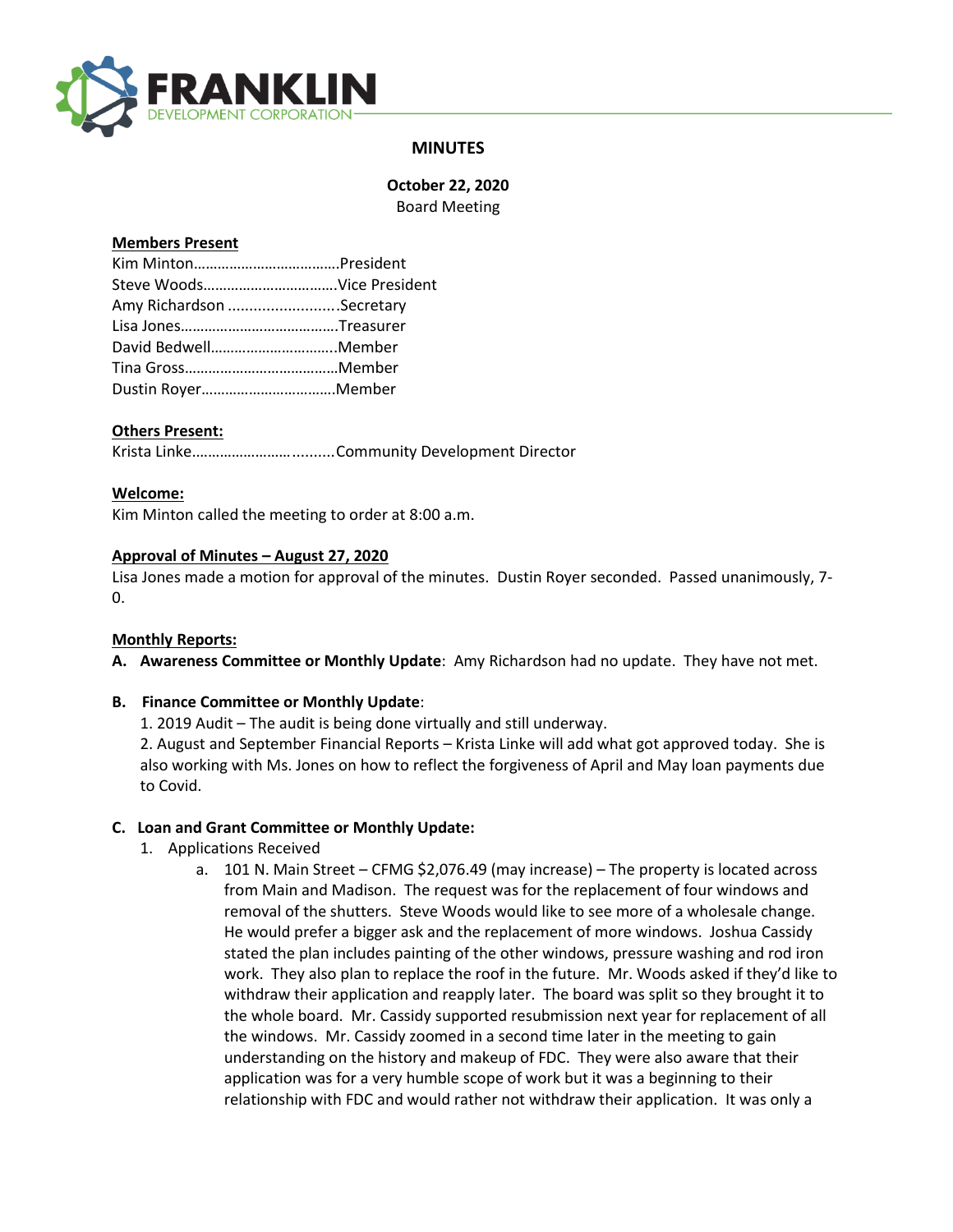small piece of their larger scope of work planned. Mr. Woods did not recommend opening the project back up but is happy to meet with Mr. Cassidy outside of the meeting. Mr. Shilts offered a number of additional items that need work on the building. Mr. Leugers is going to work on securing additional information about the past work accomplished on the building as well.

- b. 449 W. King Street RRLF \$15,000 Dana Monson identified this property to be previously owned by Bette Emry. Christina Fletcher, owner of Possibilities, is purchasing the property and with her income levels would be 100% forgivable. She proposes repairing the original windows, replacing the roof and painting the siding and trim of the house. It takes a rental property and makes it owner occupied. The committee approved. Rob Shilts of RHI spoke in support of repairing to keep original windows especially when applying for state grants and spoke against painting of brick due to moisture-related issues.
- c.  $497\%$  W. Jefferson Street RRLF \$15,000 Ronald Beebe owns this property and works out of the location. The work will include rehabbing the front porch, the foundation and front landscaping. He does not have a final estimate back yet, so this is conditional on the final estimate from an approved contractor. Danny Causey thinks the \$15,000 will be consumed entirely in the foundation and front porch.
- d. 198 W. Adams Street RRLF \$8,750 (outside eligible area)
- e. 200 Walnut Street RRLF \$15,000 (not income eligible)
- f. 150 W. Jefferson Street CFMG \$8,073.03 Blackbird Nest and Elite Salon and Spa are currently in this location. This application was received after the deadline but there were surplus funds available, so the committee made the decision to accept the application to be considered after those received in a timely fashion. The work is all the windows and doors. Other repairs are being done not covered under the façade program. Mr. Woods made a motion to make an exception to the deadline for this application to allow the project to be considered. Mr. Royer seconded. Passed unanimously, 7-0.
- g. 102-108 W. Jefferson Street CFMG \$30,000 Application for this property was received last year but due diligence was not complete enough. Specifications are still awaited, and any funding is for materials only and not labor. Scope will need to be reviewed before any work to begin. It is on a corner so technically covers four storefronts. They will need to spend \$60,000 in order to be awarded \$30,000. The building is completely occupied. The committee approved, but they will have to come back to insure all architectural guidelines are met. They would also be open to a mural at their site.
- h. 99 W. Jefferson Street CFMG \$1,718.60 This is for an Edward Jones sign.
- i. 89 E. Jefferson Street CFMG \$5,000 This is Linda Frechette's building. Hickory Hillz Barbecue is looking to open a second location here. They are considering a \$10,000 sign.
- j. 89 E. Jefferson Street CFMG \$11,242.50 This is work on the shared brick wall. Dr. Frechette is committed to the work on the wall regardless of participation by the shared owner of the neighboring property. Drake Construction will be the contractor. Greg Leugers added having met with contractors at the site yesterday. The current owners have no interest in contributing to the repair of the wall as they don't see themselves owning the wall. Mr. Leugers is getting estimates and anticipates they will rebuild the whole wall. The buyer, Mr. Moore, and Dr. Frechette are willing to split the cost outside